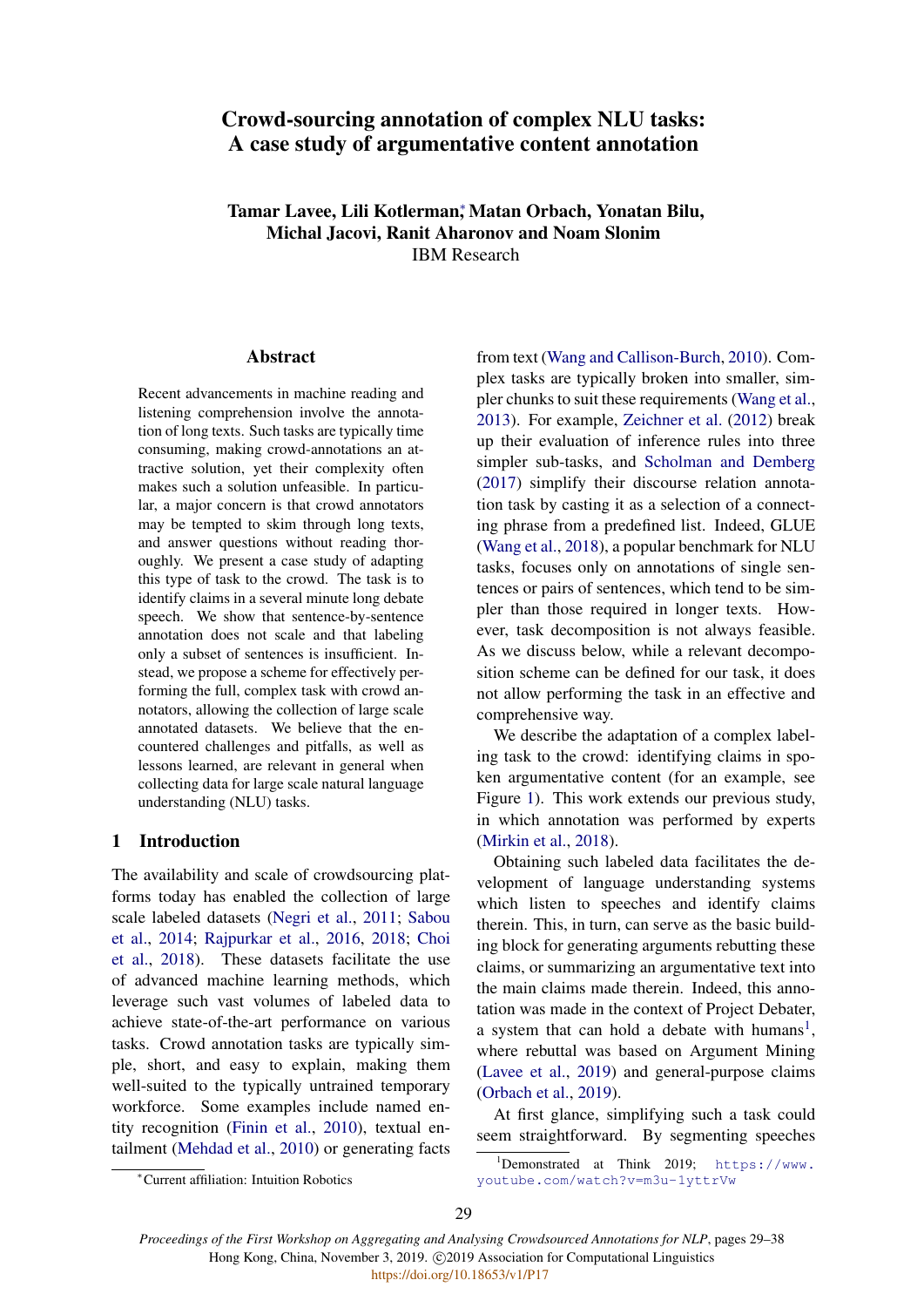#### <span id="page-1-0"></span>Topic: We should end water fluoridation

Argumentative speech: We should continue fluoridating public water. Three arguments for this. The first is about why putting fluoride in the water is a public good. So recognize that tooth decay is a very serious problem in almost every country in the world because there's nothing that can be done to remedy it. People have one set of teeth for their adult life and unfortunately the<br>high sugar, high acidity diets that most of us consume in today's world are pretty bad fo done to ensure that people don't have dental problems later in life. Water fluoridation is so cheap it's almost free. There are no proven side effects, despite billions of dollars spent in europe and america researching this, so I'm just going to throw out what will said earlier about the fact that some papers exist means this is unlikely to be safe. The FDA and comparable groups in europe have done lots and lots of tests and found that water fluoridation is actually a net health good, that there's no real risk to it. So we think<br>that ultimately this is safe and that it has clear proven benefits to preserving you we're okay with putting up guardrails on highways even though they might have some marginal cost, because they clearly save people's lives we do this thing. Look, maybe water fluoridation doesn't save anyone's life, but it obviously improves their quality of life in the long term. Not everyone can afford to have a dentist fluoridate their teeth, not everyone is going to be able to purchase<br>these packets, but everyone drinks the tap water so we think that ultimately it's import order to preserve their own teeth for later in life. Our second argument is about why we think that it's okay for the government to paternalize and to put fluoride into the water. Two reasons. The first is that there's a compelling state interest. In most countries, although not my own, the government pays for people's dental health. So in places like britain maybe you have a co pay but ultimately if you're low income or going through a difficult time in terms of your job, the state will help you to pay for dentistry. What<br>that means is that there's a clear state interest in minimizing the cost of people' the rate of cavities which are going to be the most expensive thing to have people get taken care of at the dentist, we tell you that ultimately there's a compelling state interest to put fluoride in the water. A couple of cents up front can save thousands of dollars later on root canals and other dental surgeries. We think that this compelling state interest is enough of a reason to paternalize. Especially because money for health is fungible. Any money that's spent on giving, you know, somebody who has a cavity a new set of teeth, could have been spent on helping a child with some sort of congenital illness. Ultimately we think it's important that we use our money as effectively as possible, that the state is frugal, and fluoridation is certainly that. And the second reason we think you can paternalize is because of the third party harms of not doing so. It may be true that adults can make a choice about whether or not to put fluoride in their water, but children really can't. They can only drink the water that they're given. At that point we think that children who can't choose to consent into this would be doing a lot of damage to their teeth and not rectifying it by using fluoride and ultimately they would suffer in the long term. We think the state needs to intervene to protect them. The third reason we think that we should put fluoride in the water is that it's not an undue burden on anyone. Will tries to tell you that it's unrealistic to ask people who don't want fluoride to drink bottled water. But I think it's an undue burden to ask everybody who wants healthy teeth to go out and buy fluoride so that a couple of hippies don't have to have fluoride in their water. This cuts both ways. We think that at the end of the day, bottled water, in the US at least, is so cheap it's almost free if you buy it in bulk. At that point we don't think it's an undue burden that the tiny minority of people who don't want fluoride have to spend a few dollars every week on water. So at the end of the day we think it's clear that the state should continue to fluoridate water. Thank you.

#### Potential claims:

1. Fluoridation is effective

- 2. Fluoridation is a great health achievement
- Water fluoridation is critical for children
- 4. Fluoridation is safe
- 5. Water fluoridation is safe and important to dental health
- 6. Fluoridation of water is extremely beneficial for citizens, especially children
- 7. Fluoridation was a worthy project to improve the health
- 8. Water fluoridation is a safe and effective public health measure
- 9. Fluoridated water is safe
- 10. Water fluoridation is effective
- 11. Water fluoridation is safe, effective

Figure 1: A full example of the annotation task. Given a controversial topic, an argumentative speech discussing it, and a list of potential claims (relevant to the topic and of the same stance as the speech), the goal is determining which claims are mentioned in the speech. To appreciate the difficulty of the task, readers are encouraged to try to annotate this example themselves. The task is described in more detail in §[2.](#page-2-0)

into sentences, it is possible to present a single sentence and a single claim, and ask whether the claim is made or mentioned in the sentence. However, this *sentence-level* setup has three major problems. First, there is a large number of sentence-claim pairs, which makes comprehensive labeling of all pairs unfeasible, even with crowdsourcing. For example, among the 200 speeches of [Mirkin et al.](#page-8-3) [\(2018\)](#page-8-3) a typical speech contains about 30 sentences, and is labeled vs. 4 claims. Thus, labeling the entire dataset requires labeling some 24,000 pairs. Second, the goal of the annotation process is to provide a fairly comprehensive sample of claims mentioned in speeches (e.g. for training a classifier), yet such pairs are rare. Thus, collecting a sizable amount of such pairs requires labeling a large amount of data. Third, labeling single sentences obscures their context, which may, in some cases, change how they are understood by annotators, thus affecting the collected labels. For example, a claim may not be explicit in a single sentence, but rather implied by a section of the speech.

An alternative to this approach is *speech-level* labeling – presenting an entire speech along with the full list of potential claims. This makes comprehensive labeling of entire speeches feasible, at the cost of added time and complexity. Annotation of a single speech takes at least several minutes of reading and/or listening, and long lists of claims often require iterating over the speech multiple times, since it is hard to memorize its full content in a single pass. It is tempting for an annotator who is not skilled at such tasks to only glimpse through the long text, rather than read it carefully. Conversely, a small, skilled workforce may be able to deal with a task of this complexity, but large-scale data collection by such a workforce is impractical.

To overcome these challenges, we suggest combining the advantages of both setups. Namely, comprehensive labeling of entire speeches using crowdsourcing. The main issue is to identify and motivate a reliable, skilled crowd workforce which is of sufficient size to perform it on a large scale. Similar works attempted to identify reliable crowd annotators based on their previous work [\(Ho et al.,](#page-8-5) [2013\)](#page-8-5), or other user characteristics like age or education [\(Li et al.,](#page-8-6) [2014\)](#page-8-6). Behavioral patterns during the task like scrolling and context switching have also been used to predict user reliability in crowdsourcing platforms [\(Goyal et al.,](#page-8-7) [2018\)](#page-8-7). Here, we rely on their suitability to our specific task, which requires unique skills like reading and listening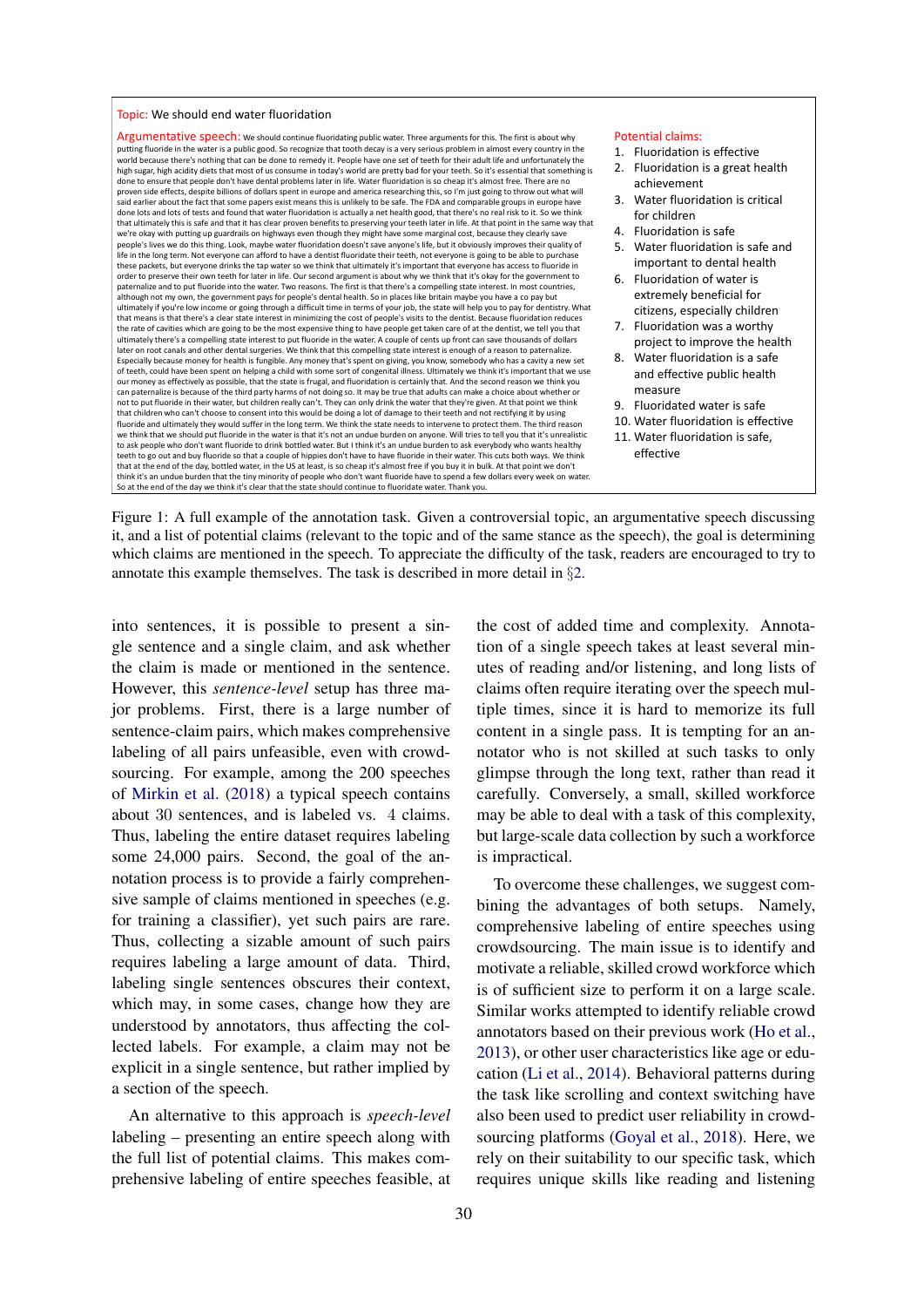comprehension and attention to nuance. During the annotation process, we monitor several features of each annotator (see §[4\)](#page-3-0), such as agreement with peers and labeling time, and use them to evaluate our confidence in their work. Based on these confidence measures, annotators determined as unreliable are filtered out, and strong ones are retained and rewarded. This monitoring also allowed to identify problems in our task design, which helped in adjusting it to the crowd.

Lastly, annotations from the two annotation schemes are compared, using pairs of claim and speech that were labeled in both (see §[5\)](#page-7-0).

The main contributions of this paper are: (i) Presenting a case study of long texts annotation in a complex NLU task, using crowdsourcing; (ii) A detailed description of a mechanism to select annotators that are reliable and qualified to the task using quality control measures taken from their work on our specific data; (iii) An analysis comparing an annotation setup which provides full textual context, to a simpler setup which obscures context information from annotators.

#### <span id="page-2-0"></span>2 The annotation task

Listening comprehension over argumentative content is a new NLU task we recently introduced in [Mirkin et al.](#page-8-3) [\(2018\)](#page-8-3). This work included a corresponding dataset, annotated by experienced experts. Following is a description of that annotation task, which we now aim to adapt to the crowd.

Each annotation unit is presented in the context of a given controversial topic, such as *we should end water fluoridation*. It is comprised of two parts (see Figure [1\)](#page-1-0): The first is a several-minute long speech, in which a single speaker is arguing for or against the given topic. The speeches are provided in both audio and text, allowing annotators a choice between listening, reading or both. The second part is a list of claims, potentially relevant to the topic and of the same stance as that of the speaker. The objective is identifying the subset of claims mentioned in a given speech. The resulting annotation is a set of speech–claim pairs, in which a pair is considered a *positive* match if the claim is mentioned in the speech (otherwise the pair is considered a *negative* match).

Specifically, annotators were instructed to consider a claim as mentioned in a speech if the statement *"The speaker argued that* <*claim*>*"* is true. This statement can be valid even if the speaker

was stating the claim using a different phrasing or even if she did not explicitly express the claim, but merely implied it (see Example [1\)](#page-2-1).

<span id="page-2-1"></span>The full annotation guidelines are given in the Supplementary Materials.

#### Example 1 (Claim implied from a speech)

Claim: *Needle exchange reduces the spread of diseases* Speech: *[...] Without the needle exchange program people are still going to do heroin or other kinds of drugs anyway with dirty or less safe needles. This does lead to things like HIV getting transmitted, it leads to other diseases as well, being more likely to get transmitted [...]*

## <span id="page-2-3"></span>3 Sentence-level annotation

In a *sentence-level* annotation scheme, the speech text is first split into sentences<sup>[2](#page-2-2)</sup>. Then, pairs of sentence and claim are presented to annotators, who answer whether the claim is stated in the sentence. Figure [2](#page-3-1) shows a screenshot of one annotation unit in this scheme. The questions are short, which is advantageous for crowdsourcing, and the collected answers indicate, in addition to whether a claim was mentioned in a speech, *where* was it mentioned, which is potentially important information for methods aimed at automatically identifying claims in speeches.

However, this scheme has three major limitations:

*– Scalability*: Comprehensive labeling of all possible sentence-claim pairs is not feasible, even for crowdsourcing. A speech in our data contains, on average, 28.7 sentences, and has 65.6 claims which require annotation. This means having 1,882 claim and sentence pairs for each speech, and sums up to more than 2 million pairs for our data of 1,127 speeches.

A naive approach for reducing the number of pairs which require annotation is randomly sampling sentences from a given speech. However, because claims mentioned in speeches are typically mentioned only once or twice, such sampling would likely miss the mentioning sentences.

Another option is detecting sentences which are semantically similar to the claim, and annotating those with a high similarity. We tried doing so by using *word2vec* [\(Mikolov et al.,](#page-8-8) [2013\)](#page-8-8): a vector representation for a claim or a sentence was defined as the weighted-average of the vec-

<span id="page-2-2"></span> $2^2$ Using a manually created transcription of the audio into text, which includes sentence segmentation.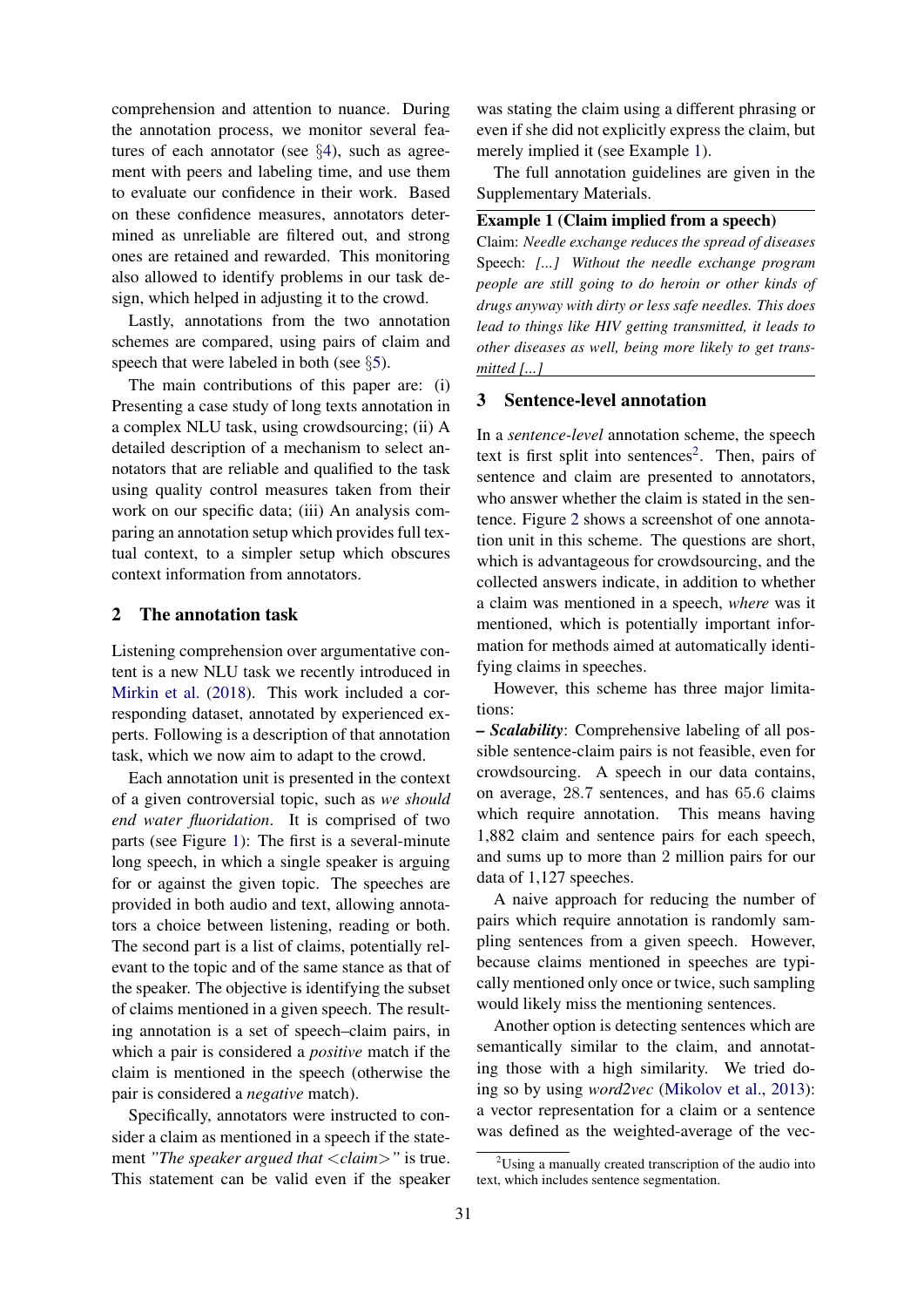<span id="page-3-1"></span>

| Topic: We should limit the use of birth control<br>Claim: contraceptive use helps women avoid unintended pregnancy                       |  |  |  |  |
|------------------------------------------------------------------------------------------------------------------------------------------|--|--|--|--|
| Is the above claim expressed in the following text segment?                                                                              |  |  |  |  |
| The pill is incredibly effective in preventing pregnancy while at the same time having many benefits that are unique to it and it alone. |  |  |  |  |
| (required)                                                                                                                               |  |  |  |  |
| ◯ Yes                                                                                                                                    |  |  |  |  |
| $\bigcirc$ No                                                                                                                            |  |  |  |  |

Figure 2: A screenshot of one unit within a *sentence-level* annotation scheme, including one claim-sentence pair.

tor representation of its words (using idf weights based on Wikipedia). The similarity between a claim and a sentence was then calculated using the cosine similarity between their vector representations. This increased the fraction of positive pairs, yet introduced a bias: pairs with definite lexical overlap were selected for labeling, but pairs where the claim is paraphrased or implicit were overlooked. Other selection options are possible, but they would likely introduce bias to the labeling process for similar reasons.

*– Limited context*: Deciding whether the claim is mentioned based on a single sentence can be difficult for two reasons. First, it is often hard to fully understand the speaker's intent when reading a single sentence. The sentence may refer to previous parts of the speech or contain an incomplete train of thought. Second, in many cases, a speaker clearly conveys a claim, yet it is not explicitly mentioned in any single sentence. Example [2](#page-3-2) shows a claim expressed across several nonconsecutive sentences.

# <span id="page-3-2"></span>Example 2 (Multi-sentence mentioned claim) Claim: *Compulsory voting is undemocratic*

Speech: *Democracy is about protecting our rights [...] People have a right to not vote [...] We should respect literally any reason a person might not want to vote [...] We should ensure that that person is not penalized for not voting.*

*– Noisy negatives*: A claim mentioned in one of the speech sentences implies that it is mentioned in the speech, yet the opposite is not necessarily true. A prerequisite to establishing that a claim is *not* mentioned in a speech is its annotation as not mentioned *for every speech sentence*. Even then, it is possible that the claim arises from a combination of multiple sentences, and that when reviewing the entire speech, it would nonetheless be considered as mentioned. Thus, negative matches obtained in this scheme are a noisy approximation of the actual speech–claim negative examples.

#### <span id="page-3-0"></span>4 Speech-level annotation

The above mentioned limitations of the sentencelevel approach suggest that a different setup is desirable. We therefore considered a *speech-level* annotation scheme: annotators were provided with the full speech (text and audio) and a list of at most 20 claims from which they marked those mentioned (Speeches with more than 20 claims were shown more than once). Figure [3](#page-4-0) illustrates one annotation unit in this scheme.

The main advantage of this approach is that the full context is available to annotators, making it easier to decide whether a certain idea was expressed. In addition, the collected negative matches are more reliable since annotators access the entire speech. However, this setup does not solve the scalability issue. Each unit is considerably more complex, since it requires the careful evaluation of a long text, while paying attention to nuances and subtleties. Thus, annotating a large volume of data in this scheme is even more challenging, since the common approach for scaling an annotation, namely the use of crowd, is typically applied to short, simple tasks.

Next, we experiment with this scheme using 3 different groups of annotators, using four measures: average pairwise kappa, fraction of highagreement pairs, fraction of low-agreement pairs and fraction of positive pairs.

*Average pairwise kappa* is defined by first identifying annotators having at least 5 peers from their group with more than 20 common answers, and averaging their Cohen's Kappa score [\(Cohen,](#page-8-9) [1960\)](#page-8-9) with each peer meeting these criteria. Then, the average over annotators is taken as the measure for the group. We note that the applicability of agreement measures like Cohen's Kappa to the crowd has been questioned, in particular for tasks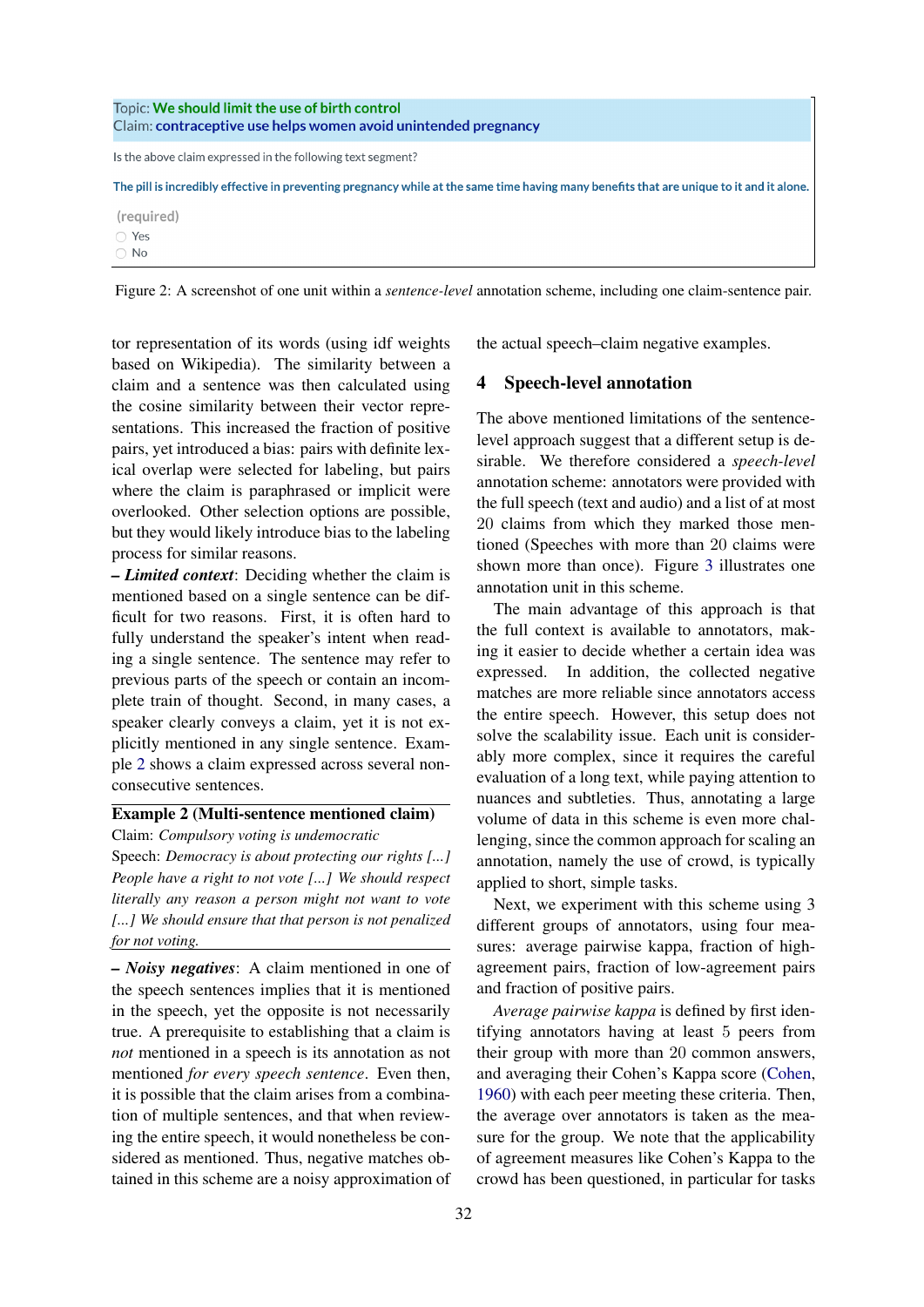<span id="page-4-0"></span>

| Topic: We should end affirmative action                                             |                  |                  |  |  |  |  |
|-------------------------------------------------------------------------------------|------------------|------------------|--|--|--|--|
| $0:00 / 0:00$ (1)                                                                   |                  |                  |  |  |  |  |
| All we're advocating for on our side of the house is not to end affirmative action. |                  |                  |  |  |  |  |
| Three main areas of clash: first, about ensuring equality of access.                |                  |                  |  |  |  |  |
| .                                                                                   |                  |                  |  |  |  |  |
| For these reasons, proud to oppose.                                                 |                  |                  |  |  |  |  |
|                                                                                     |                  |                  |  |  |  |  |
| Does the speaker agree with the following claims?                                   |                  |                  |  |  |  |  |
| 1) Affirmative action is still needed in today's world                              |                  |                  |  |  |  |  |
| (required)                                                                          |                  |                  |  |  |  |  |
| No Mention                                                                          | Agree (Implicit) | Agree (Explicit) |  |  |  |  |
|                                                                                     |                  |                  |  |  |  |  |
| 2) race-based affirmative action is flatly unconstitutional                         |                  |                  |  |  |  |  |
|                                                                                     |                  |                  |  |  |  |  |
| (required)                                                                          |                  |                  |  |  |  |  |
| No Mention                                                                          | Agree (Implicit) | Agree (Explicit) |  |  |  |  |

Figure 3: A screenshot of one unit within a *speech-level* annotation scheme. The unit contains a full speech (the full text is not shown due to space constraints) and a list of claims (partially shown).

within the argumentation domain [\(Passonneau and](#page-9-10) [Carpenter,](#page-9-10) [2014;](#page-9-10) [Habernal and Gurevych,](#page-8-10) [2016\)](#page-8-10). Yet, while their exact value may be of limited interest, using them comparatively allows us to assess the reliability of results from different settings.

*High-agreement* and *Low-agreement* speech– claim pairs are defined by first defining the label of a pair as the majority vote of the annotators. If this majority includes at least 80% the of annotators, the pair is a *High agreement* pair. If it includes at most 60% of annotators, it is a *low agreement* pair.

The last measure, the *fraction of positivelabeled pairs*, is expected to be similar for different groups of annotators. Additionally, it provides information about the usefulness of the collected data, since a sizable fraction of positive examples is required to allow the development of algorithms which automatically detect claims mentioned in speeches.

#### 4.1 Experts

The first group included highly proficient Englishspeakers with previous experience in various NLP annotation projects done by our team. Each speech was annotated by five experts.

This step was performed for two reasons: First, to verify that achieving high confidence annotation of our data is feasible, by comparing the annotation measures computed here to those reported in previous similar work which utilized experts. Second, establishing these measures for the experts group creates a baseline for comparison to the measures of crowd-based groups.

Results The *Experts* column of Table [1](#page-5-0) summarizes the annotation statistics and results. The inter-annotator agreement of the experts group is 0.4, which is comparable yet somewhat lower, than the value of 0.52 reported in [Mirkin et al.](#page-8-3) [\(2018\)](#page-8-3). This could be attributed to the different nature of our claims, and having a more skewed data distribution: 20% of our claims are annotated as mentioned, while in the annotation of [Mirkin](#page-8-3) [et al.](#page-8-3) [\(2018\)](#page-8-3) almost 40% of the claims are so.

## 4.2 General crowd

As mentioned above, despite having annotated a fairly large number of speech–claim pairs using experts, their limited pace, and the large volume of data, make it impractical to annotate the speeches en-masse in this way. We therefore resorted to the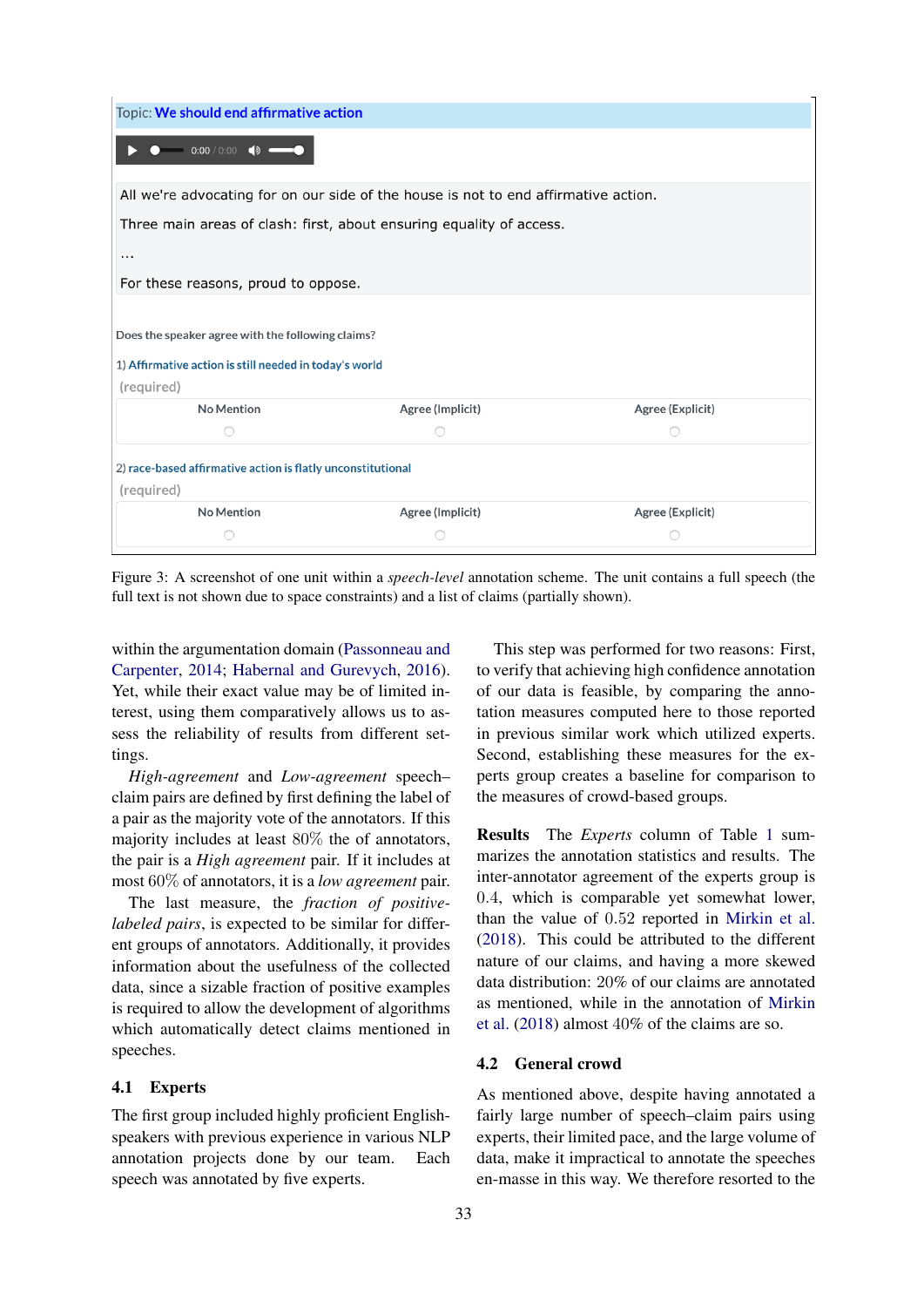<span id="page-5-0"></span>

|                        | <b>Experts</b> | Crowd  | <b>Channel</b> |
|------------------------|----------------|--------|----------------|
| Num. speeches          | 397            | 939    | 1127           |
| Avg. claims per speech | 22.8           | 27.3   | 65.6           |
| Num. annotated pairs   | 9,052          | 25,634 | 73,931         |
| Num. annotators        | 14             | 211    | 28             |
| Avg. pairwise kappa    | 0.4            | 0.24   | 0.45           |
| High-agreement pairs   | 80%            | 67%    | 68%            |
| Low-agreement pairs    | 20%            | 15%    | 15%            |
| Positive pairs         | 20%            | 17%    | 25%            |

Table 1: Speech-level annotation statistics (top) and results (bottom), comparing the use of 3 different groups of annotators. The crowd custom channel allowed the annotation of more than 7 times the amount of data annotated by experts, while maintaining quality.

use of the *Figure-Eight*<sup>[3](#page-5-1)</sup> (F8) crowdsourcing platform.

This platform has several built-in quality control mechanisms. Each annotator has a *level*, based on her previous work on the platform. In addition, it encourages the use of *Test Questions*(TQs), questions whose answers are defined by the task's designer, and which are included in a preliminary quiz and in random locations throughout the task. The accuracy of each annotator is then measured on the TQs, and only those who maintain a high accuracy are assigned further questions (those who do not are denied access and their past work is discarded). While the annotators do not know which questions are TQs beforehand, once they submit their answers to one, the F8 platform reveals its correct answers. This allows annotators to review and learn from their mistakes, but also to recognize TQs after their answer was processed.

To create TQs for our task, speech–claim pairs that were unanimously labeled by the experts were taken, and their selected answer was defined as the correct answer. Recall that a question in our task is composed of a speech and a list of claims, and that one needs to answer, for each claim, whether it was mentioned in the speech. For TQs, we've set a known answer for only some of the claims on the list, and ignored answers to the rest. The annotators' minimal required accuracy was set to 0.75, and those with the lowest F8 *level* were denied access. Payment was set to \$0.5 per speech, and each question required seven annotators.

Results Column *Crowd* in Table [1](#page-5-0) shows the agreement and quality measurements of this experiment. The obtained agreement is low com-

34

pared to expert annotators. Such a significant difference is surprising given the TO mechanism, which was expected to keep only annotators whose answers are consistent with those of the experts.

Analysis Analyzing the obtained annotations raised two major issues:

*– Implicit claims*: Focusing on high-agreement claim–speech pairs, 91% of the ones annotated by the crowd were labeled as negative, while the experts only annotated 37% of of their highagreement pairs as such. A deeper look suggested that a major cause were claims alluded to, but not explicitly stated, in the speech (see Example [1\)](#page-2-1). It seemed that while the experts generally agreed on these cases, the guidelines for the untrained crowd annotators did not fully convey the goal of this task. Thus, we changed the annotation labels for the task from binary to *Explicit*, *Implicit*, *No mention*, and added detailed examples of implicit mentions to the guidelines.

*– User reliability*: Further validation of a random sample of the data revealed many pairs for which, despite a high agreement, the label was wrong, thus raising concerns regarding the reliability of individual annotators. A possible explanation is that the TQs were identified by some annotators, who then made an effort to properly answer only them. This can happen, for example, when an annotator encounters the same TQ twice, or when annotators share answers to TQs with each other, if they are working as part of a group. While a possible solution is increasing the number of TQs to avoid such repetitions, it is still plausible, especially for returning annotators who work on multiple batches of the same task, to see the same TQ multiple times. Furthermore, it has been shown that in any quality assurance mechanism that is based on a fixed set of gold questions, the inherent size limit of the gold set can be exploited by a group of colluding workers, who can build an inferential system to detect which parts of the job are more likely to be gold questions [\(Checco et al.,](#page-8-11) [2018\)](#page-8-11).

#### 4.3 Custom crowd

F8 allows manually defining a per-task list of annotators who are allowed access to a task, called a *custom channel*. To address the reliability issues raised in our analysis, annotators for such a channel were selected, based on the following per-

<span id="page-5-1"></span> $3$ <sub>WWW</sub>.figure-eight.com (formerly CrowdFlower).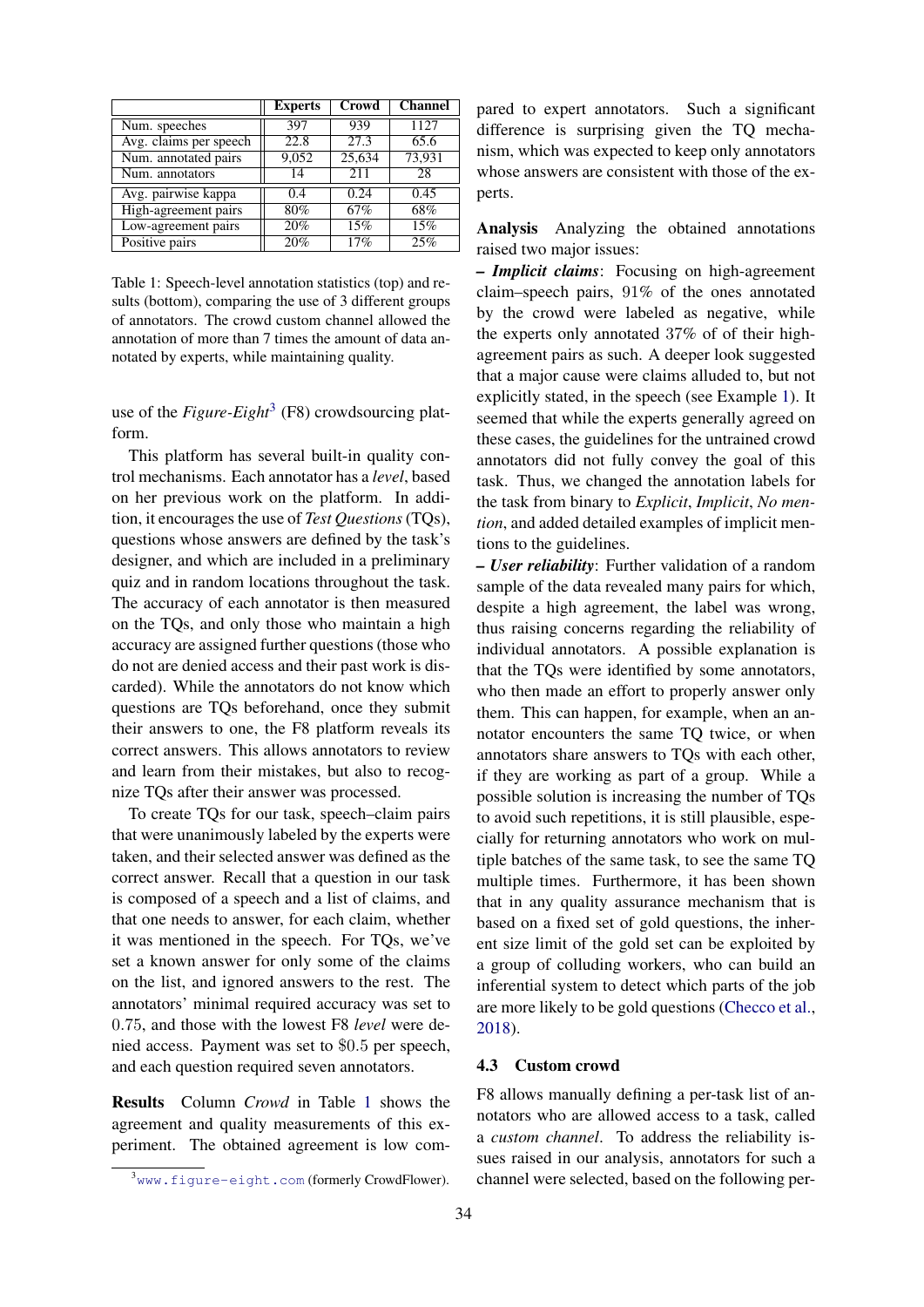annotator measures:

*– Kappa*: Average pairwise kappa vs. others as described above.

*– TQ failure*: Percentage of incorrectly labeled speech–claim pairs in TQs. This is a more refined assessment of the performance of individual annotators than the one provided by the platform, because the latter considers a TQ as wrong when it has at least one wrongly marked claim, and we assessed speech-claim pairs in TQs individually.

*– Accept rate*: Percentage of positively annotated speech-claim pairs. Extreme values may suggest that an annotator is not reading carefully, and is rather choosing the same answer again and again. *– Judgment time*: Average annotation time of a speech. This is an estimate provided by the platform, and it helps to identify extreme outliers, which do not carefully review the task.

*– Max pairwise kappa*: The maximal pairwise kappa measured between an annotator and one of her peers. A very high agreement between two annotators suggests that their answers may be coordinated. It may even be a single person, using different ids to access the same task multiple times.

*– Shared IP*: Whether the annotator's IP address is shared with others doing the same task. Having the same IP address does not imply a single enduser, but it rasies the possibility that it is, or that the end-user is part of a group which may share answers to TQs.

Using these measures, each annotator is assigned a *Reliability Level*:

*–* Unreliable: Annotators who meet at least one of the following conditions: (i) *Accept rate*  $< 5\%$  or > 95%; (ii) *Max pairwise kappa* > 0.9; (iii) *Judgment time* < 1 minute; (iv) *shared IP* is true.

*–* Low-Quality: *Kappa* < 0.1 or *TQ failure* > 50%. These are annotators with low quality of work but they are not necessarily malicious users. *–* Reliable: the rest of the annotators.

The thresholds for the different reliability levels were manually defined after reviewing and analysing the annotation of workers comparing to their obtained scores.

To assess the reliability of the general crowd, these measures were calculated from their annotations, and a *Reliability Level* was assigned to each annotator. Of the 211 annotators who took part in that stage, only 86 were categorized as *Reliable*. Of all 125 *Unreliable* annotators, 50 were also considered *Low-Quality*. It is possible that

the high rate of *Unreliable* annotators was due to the complexity of the task which discouraged serious and thorough work, combined with the high payment which attracted many annotators to try it.

We therefore hand-picked a group of *Reliable* annotators who contributed the largest number of high quality annotations to be included in a custom channel. By continuing to release in parallel more tasks to the general crowd, this channel was iteratively expanded, knowing such tasks will attract some *Unreliable* users, but also more *Reliable* ones. Once a task was complete, we calculated annotator levels, and picked new users from those identified as *Reliable*. Answers from other annotators were discarded. At the same time, we released tasks limited to the custom channel, monitoring annotator performance using the same method.

Notably, when working with the custom channel we disabled the built-in TQ mechanism for two reasons. First, since channel annotators already proved reliable, the quiz given before each batch of the task was no longer necessary. Second, working with TQs technically requires including at least two speeches in every page of the task shown to the annotators (one speech being the TQ). Annotators pointed out that having this configuration makes it harder to focus.

To keep a measure of quality, one or two claims with a known clear answer were embedded as questions for each speech. For example, such a claim might be of a stance opposing that of the speaker, and is thus unlikely to be claimed. We refer to this quality measure as *Hidden Test Questions (HTQ)*, since in contrast to TQs, annotators can't identify them, and they don't know when they erred on them. Annotators only knew their work was closely monitored; and for our internal monitoring an *HTQ failure* measure replaces *TQ failure* when assessing the custom channel's work.

Results After several iterations, we assembled a group of 28 annotators which achieved similar agreement to that of the expert annotators (see column *Channel* in Table [1\)](#page-5-0), working at a much higher pace. This was probably due to the group including twice as many members as the expert annotators, as well as not being burdened with other annotation tasks (at least not by our team). To keep them motivated, we regularly paid bonuses to annotators based on the quantity and quality of their annotations. The annotators also provided occasional feedback on their experience which helped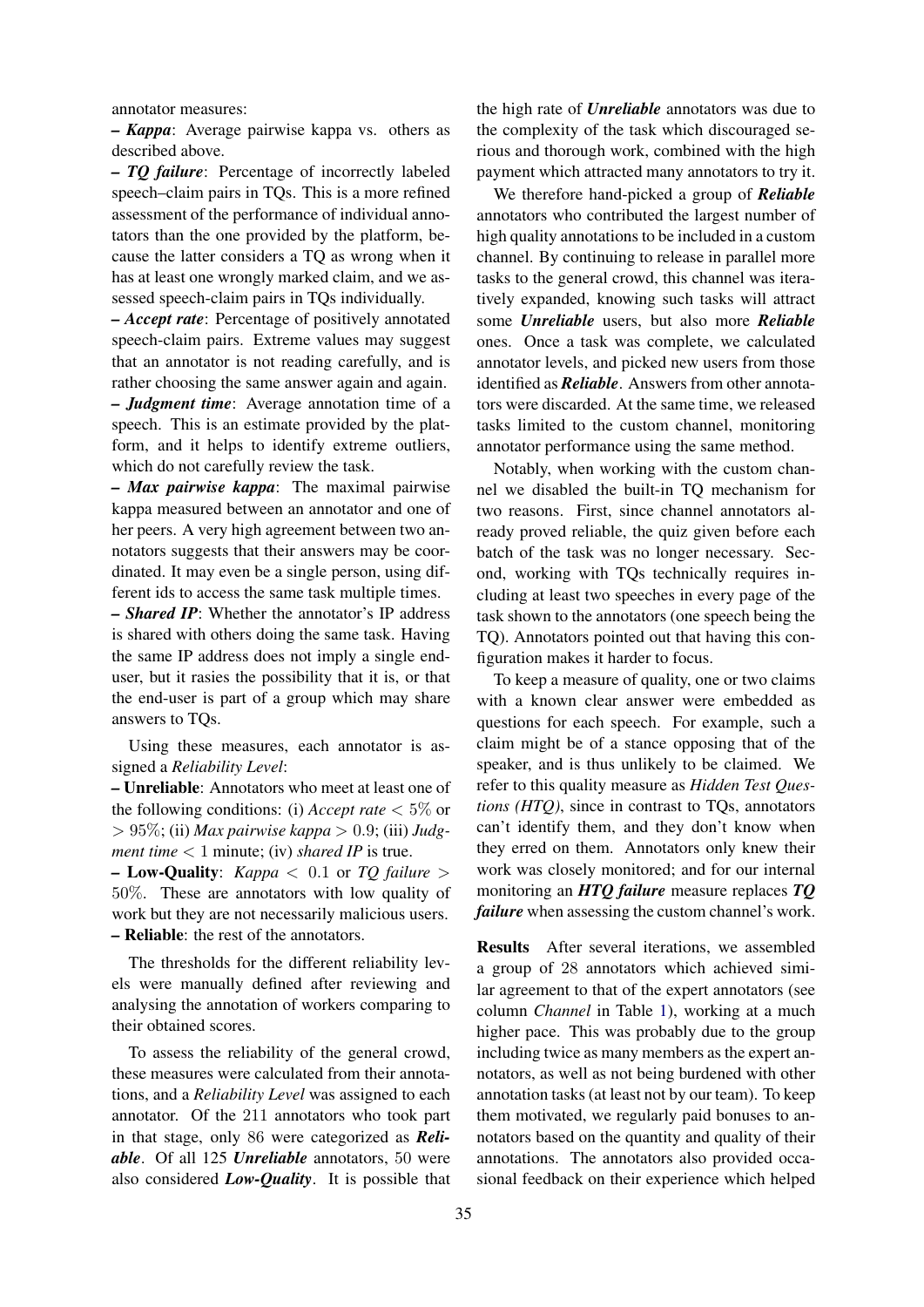further improve the design of our task.

To demonstrate the resulting annotation, and to facilitate a basis for algorithms addressing this claim-detection task, an annotation of the speeches from [Mirkin et al.](#page-8-3) [\(2018\)](#page-8-3) will be made available on our website<sup>[4](#page-7-1)</sup>.

## <span id="page-7-0"></span>5 Comparing the annotations

Having constructed the speech-level annotated dataset, we now revisit our assumption that the simpler sentence-level annotation cannot capture the full context required to correctly label claims in speeches. We compare the annotation of 1,003 claims in 379 speeches via our speech-level methodology with that of the same claims via our initial sentence-level scheme. The latter was done on selected sentences from each speech - those semantically similar to the given claim (see  $\S$ [3\)](#page-2-3).

Table [2](#page-7-2) compares labels from both setups. Sentence-level labels are derived from 5,189 sentence–claim pairs (average of 1.7 sentences per speech-claim pair), considering a speech–claim pair positive if the claim was positive in at least one of the sentences annotated for this speech.

The rate of positive pairs is higher in the speechlevel scheme: 1,024 pairs (20%) were labeled as positive (explicit or implicit) while only 389  $(7.5\%)$  were positive when deriving the label from the sentence-level scheme. As expected, the majority (74%) of sentence-level positives were also considered speech-level positive. Also, 28% of sentence-level negatives were in fact identified as speech-level *positives*, with a high rate of implicitly mentioned claims. Analyzing a sample of such cases suggested that usually the claim can not be pinpointed to a single sentence, but rather arises from a combination of several sentences, while it is also common for the sentence-level annotation to miss the relevant sentence, when one does exist.

Surprisingly, 102 pairs were labeled as positive in the sentence-level but were negative in the speech-level. This is unexpected because a claim that was mentioned in a single sentence of the speech was obviously mentioned in it. Analysis of these pairs revealed that in the majority of them (78%) the sentence-level label was wrong, that is, the claim was not mentioned in the suggested sentence. In many cases it seems that the mistake was due to misinterpretation of the sentence without its

<span id="page-7-2"></span>

| <b>Speech</b><br>Sent. | <b>Explicit</b> | Implicit | No mention |
|------------------------|-----------------|----------|------------|
| <b>Positive</b>        | 50ء             | -37      | 102        |
| <b>Negative</b>        | 301             | 436      | .889       |

Table 2: A comparison of speech-level labels (Explicit, Implicit, No mention) to sentence-level based labels: a Positive claim is one which is positive for least one of the labeled sentences; a Negative claim is one which is negative for all labeled sentences. Note that given a speech, not all of its sentences are labeled, leading to the label mismatches presented here. For further details, see §[5.](#page-7-0)

context. This confirms the importance of providing a broader context in our task.

#### 6 Conclusions and Future Work

We addressed the annotation of claims in argumentative content through crowdsourcing. Due to its complexity, it is not clear that such annotation can be decomposed into simpler sub-tasks in a way that leads to an effective and comprehensive solution. Indeed, our results demonstrate that approximating the full-text context by simple *word2vec*based sampling of ostensibly-relevant sentences is not sufficient.

Conversely, we show how careful employment of crowdsourcing can address the full, complex problem. By using a combination of various quality control measures to select highly skilled and motivated annotators, we were able to create a committed reliable workforce. This allowed us to obtain large-scale, high quality annotations despite the inherent complexity and subjectivity of this demanding NLU task. We learned that even with a relatively small group of crowd annotators, it is possible to benefit from the advantages of the crowd, namely high pace and scale.

We believe the key to the success of this annotation project was the ongoing learning and improvement we made during the process: analyzing common mistakes directed us to the easier 3-label setup, as well as improve the guidelines to clarify repeating issues and interesting edge cases; keeping an open dialog with our custom channel allowed us to learn from their feedback, and make changes that improved their experience like discarding the TQ mechanism; rewarding good annotators with extra payments made them feel their work is valued and kept them committed to our task.

<span id="page-7-1"></span><sup>4</sup>[https://www.research.ibm.com/haifa/](https://www.research.ibm.com/haifa/dept/vst/debating_data.shtml) [dept/vst/debating\\_data.shtml](https://www.research.ibm.com/haifa/dept/vst/debating_data.shtml)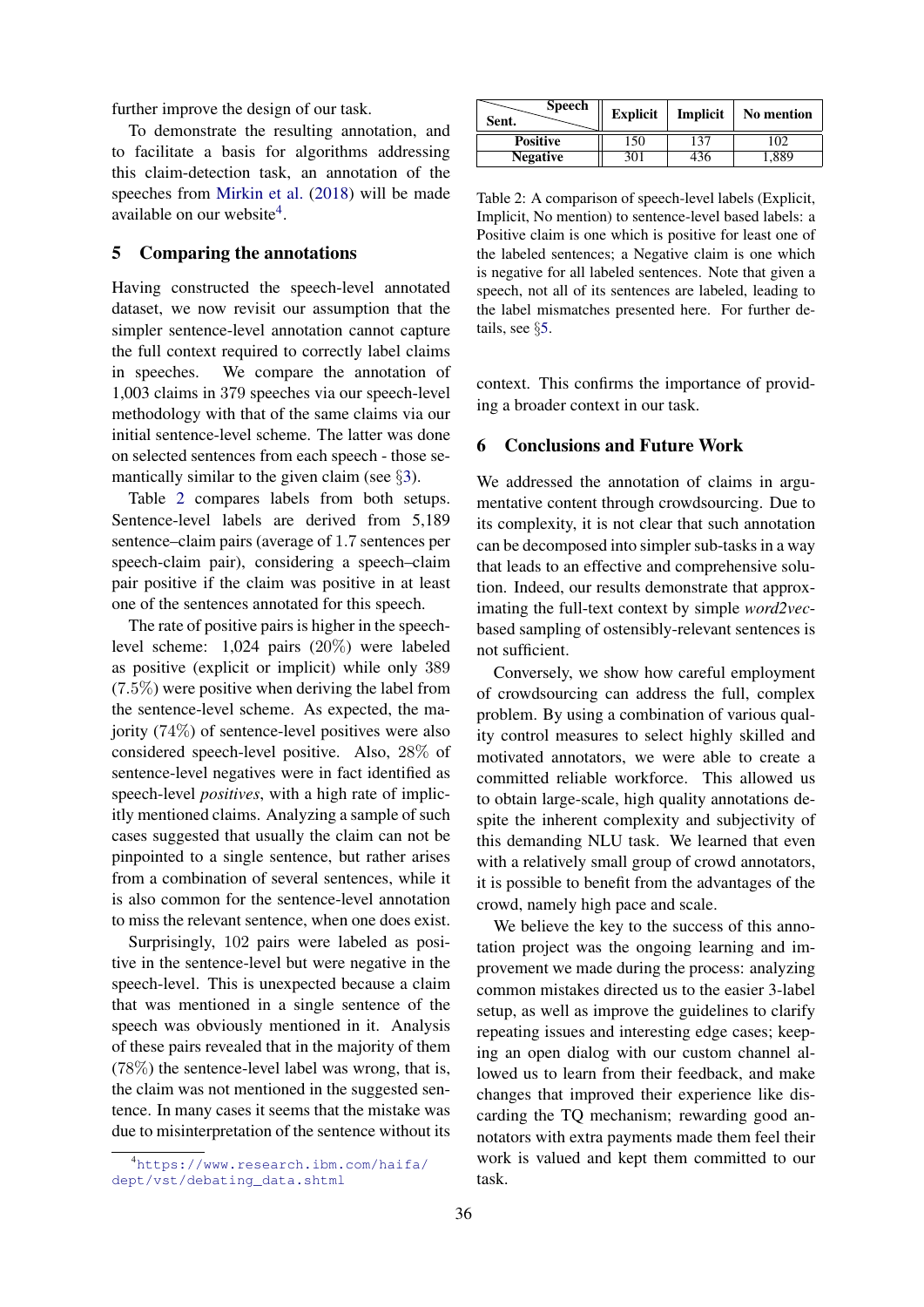In the context of more common NLU tasks, such as those in [Wang et al.](#page-9-8) [\(2018\)](#page-9-8), our task seems to require an exceptionally high level of language understanding by an automated system seeking to perform it. Since the claims may be implicit in the text, combining the understanding of numerous sentences may be required to perform it adequately. Moreover, if a claim is relevant to the motion, but nonetheless not mentioned in the speech, it may be quite challenging for an automatic system to deduce that such a plausible claim is in fact not implied anywhere in the speech. Hence this task is in line with the motivation of [Wang et al.](#page-9-11) [\(2019\)](#page-9-11) - a task where there is likely much headroom for an automated system to improve before it reaches human capabilities.

In future work, this dataset could be used to build classifiers of a more global nature, where each labeled speech–claim pair is considered a single unit of information.

Furthermore, speech-level annotation can help facilitate an efficient collection of claim–sentence labels, by first choosing claims labeled as positive in speeches, and annotating them against all speech sentences. Such labels may prove useful in the development of classifiers for identifying claims in single sentences. This method may be useful for other NLU tasks which involve long texts, e.g. Question Answering from long texts.

#### 7 Acknowledgments

We thank George Taylor and the entire Figure-Eight team for their valuable advice and continuous support, which made this annotation project successful. We are thankful to all the debaters and annotators who took part in the creation of this dataset.

#### **References**

- <span id="page-8-11"></span>Alessandro Checco, Jo Bates, and Gianluca Demartini. 2018. All that glitters is goldan attack scheme on gold questions in crowdsourcing. In *Sixth AAAI Conference on Human Computation and Crowdsourcing*.
- <span id="page-8-0"></span>Eunsol Choi, He He, Mohit Iyyer, Mark Yatskar, Wentau Yih, Yejin Choi, Percy Liang, and Luke Zettlemoyer. 2018. Quac: Question answering in context. *arXiv preprint arXiv:1808.07036*.
- <span id="page-8-9"></span>Jacob Cohen. 1960. A Coefficient of Agreement for Nominal Scales. *Educational and Psychological Measurement*, 20(1):37–46.
- <span id="page-8-1"></span>Tim Finin, Will Murnane, Anand Karandikar, Nicholas Keller, Justin Martineau, and Mark Dredze. 2010. [Annotating named entities in twitter data with](http://dl.acm.org/citation.cfm?id=1866696.1866709) [crowdsourcing.](http://dl.acm.org/citation.cfm?id=1866696.1866709) In *Proceedings of the NAACL HLT 2010 Workshop on Creating Speech and Language Data with Amazon's Mechanical Turk*, CSLDAMT '10, pages 80–88, Stroudsburg, PA, USA. Association for Computational Linguistics.
- <span id="page-8-7"></span>Tanya Goyal, Tyler McDonnell, Mucahid Kutlu, Tamer Elsayed, and Matthew Lease. 2018. Your behavior signals your reliability: Modeling crowd behavioral traces to ensure quality relevance annotations. In *Sixth AAAI Conference on Human Computation and Crowdsourcing*.
- <span id="page-8-10"></span>Ivan Habernal and Iryna Gurevych. 2016. Which argument is more convincing? analyzing and predicting convincingness of web arguments using bidirectional lstm. In *Proceedings of the 54th Annual Meeting of the Association for Computational Linguistics (Volume 1: Long Papers)*, volume 1, pages 1589– 1599.
- <span id="page-8-5"></span>Chien-Ju Ho, Shahin Jabbari, and Jennifer Wortman Vaughan. 2013. Adaptive task assignment for crowdsourced classification. In *International Conference on Machine Learning*, pages 534–542.
- <span id="page-8-4"></span>Tamar Lavee, Matan Orbach, Lili Kotlerman, Yoav Kantor, Shai Gretz, Lena Dankin, Shachar Mirkin, Michal Jacovi, Yonatan Bilu, Ranit Aharonov, and Noam Slonim. 2019. [Towards effective rebuttal:](http://arxiv.org/abs/1907.11889) [Listening comprehension using corpus-wide claim](http://arxiv.org/abs/1907.11889) [mining.](http://arxiv.org/abs/1907.11889) *6th Workshop on Argument Mining*.
- <span id="page-8-6"></span>Hongwei Li, Bo Zhao, and Ariel Fuxman. 2014. [The](https://doi.org/10.1145/2566486.2568033) [wisdom of minority: Discovering and targeting the](https://doi.org/10.1145/2566486.2568033) [right group of workers for crowdsourcing.](https://doi.org/10.1145/2566486.2568033) In *Proceedings of the 23rd International Conference on World Wide Web*, WWW '14, pages 165–176, New York, NY, USA. ACM.
- <span id="page-8-2"></span>Yashar Mehdad, Matteo Negri, and Marcello Federico. 2010. Towards cross-lingual textual entailment. In *Human Language Technologies: The 2010 Annual Conference of the North American Chapter of the Association for Computational Linguistics*, pages 321–324. Association for Computational Linguistics.
- <span id="page-8-8"></span>Tomas Mikolov, Kai Chen, Greg Corrado, and Jeffrey Dean. 2013. [Efficient estimation of word represen](http://arxiv.org/abs/1301.3781)[tations in vector space.](http://arxiv.org/abs/1301.3781) *CoRR*, abs/1301.3781.
- <span id="page-8-3"></span>Shachar Mirkin, Guy Moshkowich, Matan Orbach, Lili Kotlerman, Yoav Kantor, Tamar Lavee, Michal Jacovi, Yonatan Bilu, Ranit Aharonov, and Noam Slonim. 2018. [Listening comprehension over argu](http://aclweb.org/anthology/D18-1078)[mentative content.](http://aclweb.org/anthology/D18-1078) In *Proceedings of the 2018 Conference on Empirical Methods in Natural Language Processing*, pages 719–724. Association for Computational Linguistics.